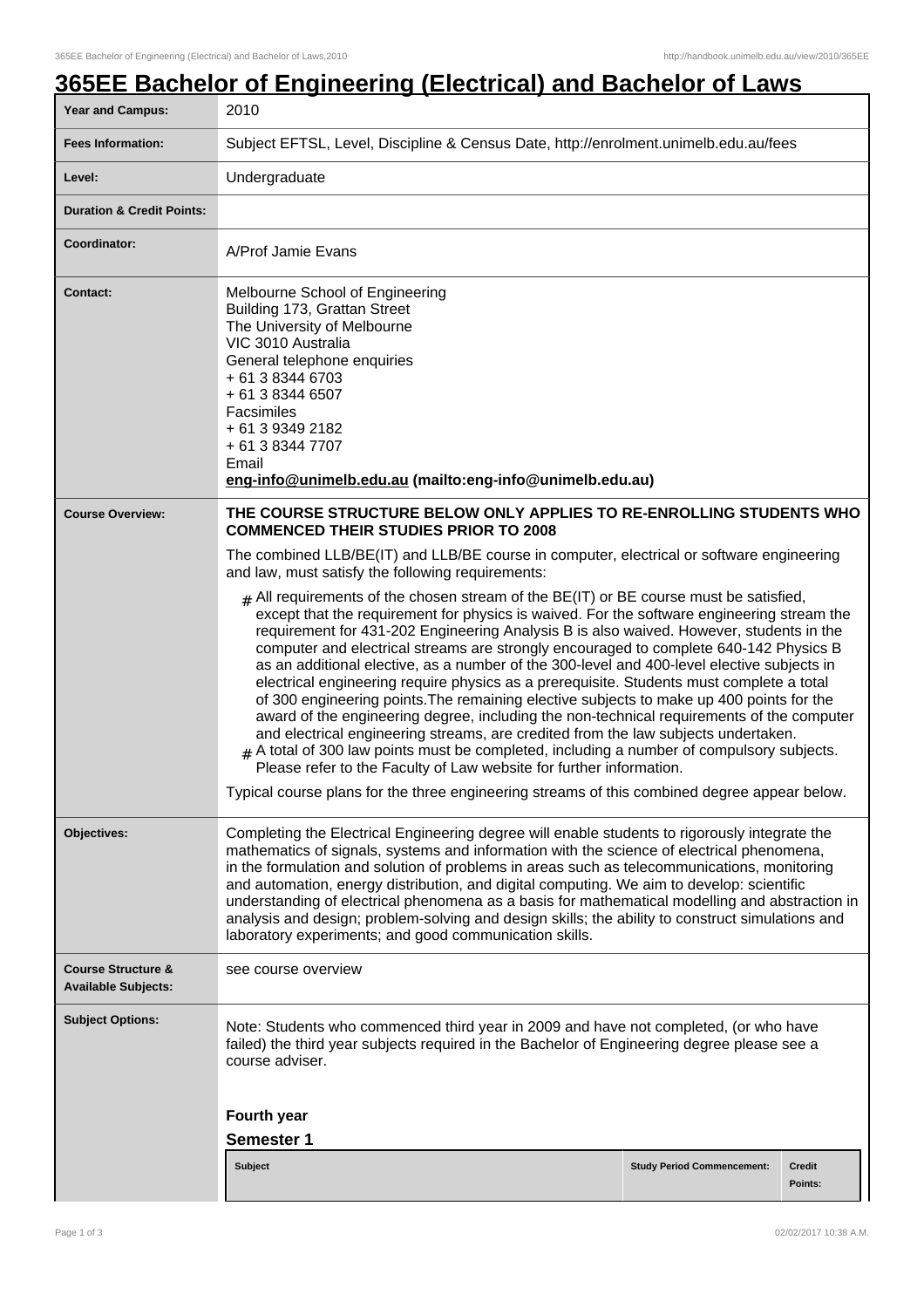| ELEN30002 Stochastic Signals and Systems                                                                                       | Semester 1                        | 12.50                    |
|--------------------------------------------------------------------------------------------------------------------------------|-----------------------------------|--------------------------|
| Electrical engineering 300-level electives 25 points<br>Subject from other degree as required 12.5 points<br><b>Semester 2</b> |                                   |                          |
| <b>Subject</b>                                                                                                                 | <b>Study Period Commencement:</b> | <b>Credit</b><br>Points: |
| <b>ELEN30003 Communication Systems</b>                                                                                         | Semester 2                        | 12.50                    |
| ELEN30013 Electronic System Implementation                                                                                     | Semester 2                        | 12.50                    |
|                                                                                                                                |                                   |                          |

Electrical engineering 300-level elective 12.5 points Subject from other degree as required 12.5 points

Note:Credit may not be obtained for both 431-330 Design laboratory and 431-305 Electronic System Implementation

## **Electrical Engineering 300 level Electives**

Electrical Engineering 300-level Electives can be chosen from the following list

| <b>Subject</b>                                   | <b>Study Period Commencement:</b> | <b>Credit</b><br>Points: |
|--------------------------------------------------|-----------------------------------|--------------------------|
| ELEN30005 Fields and Transmission Lines          | Semester 1                        | 12.50                    |
| ELEN30007 Electronic Circuit Design 2            | Semester 1                        | 12.50                    |
| ELEN30001 Control 1 (Classical Control)          | Semester 1                        | 12.50                    |
| ELEN30008 Signal Processing 1 (Fundamentals)     | Semester 2                        | 12.50                    |
| PHYC30013 Principles and Applications of Sensors | Semester 2                        | 12.50                    |
| <b>ELEN30011 Electrical Device Modelling</b>     | Semester 2                        | 12.50                    |
| Fifth Year                                       |                                   |                          |

| <b>Subject</b>         | <b>Study Period Commencement:</b> | <b>Credit</b><br>Points: |
|------------------------|-----------------------------------|--------------------------|
| ELEN40001 Project Work | Year Long                         | 25                       |

#### **Semester 1**

Electrical engineering 400-level electives 25 points,

Subjects from other degree as required 12.5 points

#### **Semester 2**

Electrical engineering 400-level electives 25 points;

Subjects from other degree as required 12.5 points

**Sixth year** (LLB/BE(IT) or LLB/BE with computer, electrical and software engineering) Law subjects to complete the requirements of the LLB degree. (100 points)

### **Electrical Engineering 400 Level Electives**

Electrical Engineering 400-level Electives can be chosen from the following list

| <b>Subject</b>                        | <b>Study Period Commencement:</b> | <b>Credit</b><br>Points: |
|---------------------------------------|-----------------------------------|--------------------------|
| ELEN40003 Digital Communications      | Semester 1                        | 12.50                    |
| ELEN40004 Signal Processing 2         | Semester 1                        | 12.50                    |
| ELEN40005 Communication Networks      | Semester 1                        | 12.50                    |
| ELEN40013 Electronic Circuit Design 3 | Semester 1                        | 12.50                    |